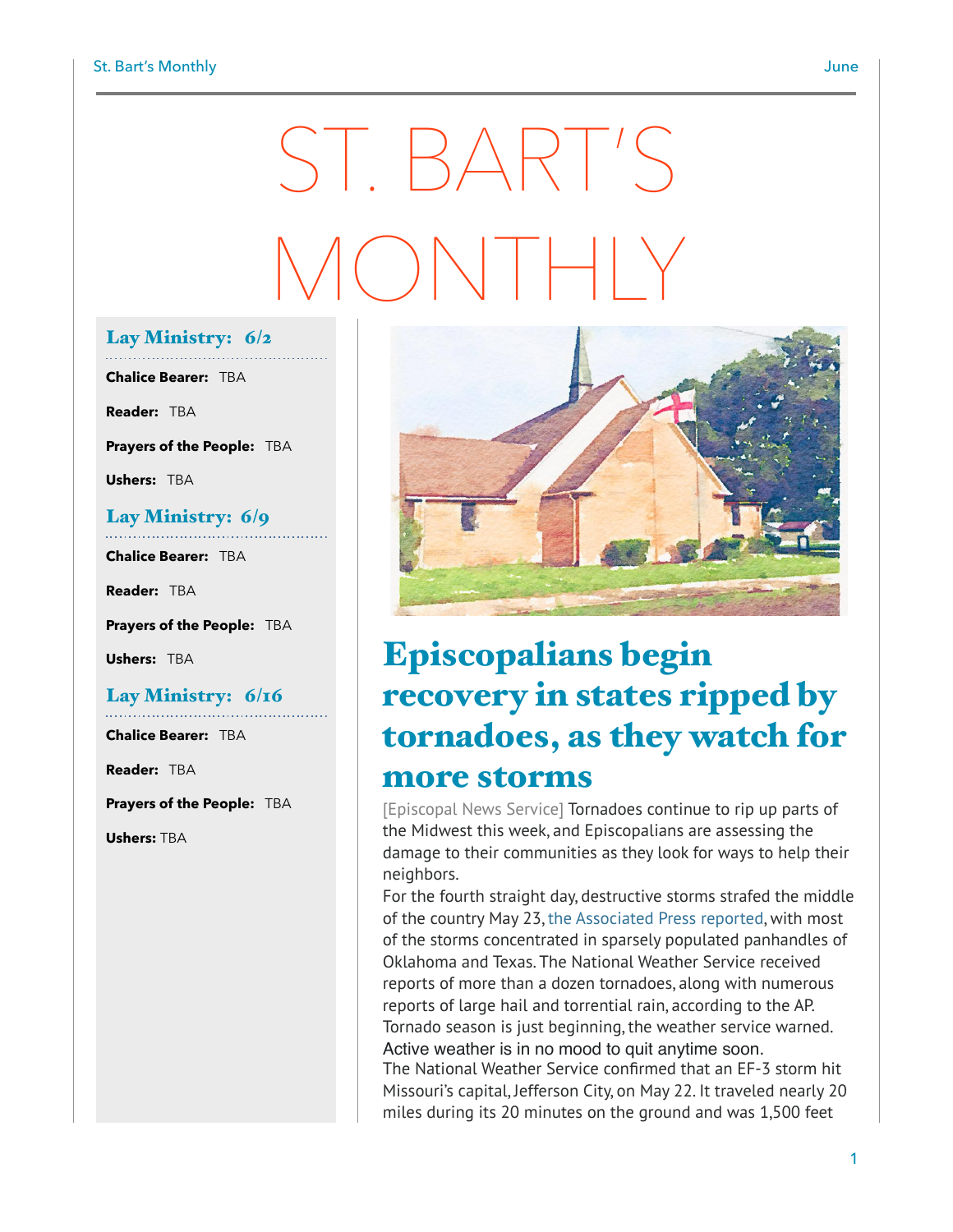#### Lay Ministry: 6/23

**Chalice Bearer:** TBA

**Reader:** TBA

**Prayers of the People:** TBA

**Ushers:** TBA

#### Lay Ministry: 6/30

**Chalice Bearer:** TBA

**Reader:** TBA

**Prayers of the People:** TBA

**Ushers:** TBA

#### Any Suggestions? Contact:

Susan Ashley-LaFitte,

[quiltygirl16@hotmail.com](mailto:quiltygirl16@hotmail.com)

Cathy Nettles,

[cathysbec@hotmail.com](mailto:cathysbec@hotmail.com)

Aubrey French,

frenchaubrey7@gmail.com



wide at one point.

The Diocese of Missouri [said May 23](https://www.diocesemo.org/news/2019/05/23/week-iseek-may-23-2019?fbclid=IwAR1gvkvuP6C-rxbuia2-b1xJwVoEEtFK1BF01VzSM3_ZEL5yddIPyfH5PfI) that initial reports from the Rev. Ian Lasch at [Grace Church](https://www.gracechurchjc.org/) in Jefferson City are that the building is intact, although there has been at least some minor damage to a door.

"We do, however, have a fair amount of debris deposited around the church and in the courtyard," the congregation [said on its](https://www.facebook.com/events/314111789530697/)  [Facebook page May 24,](https://www.facebook.com/events/314111789530697/) announcing a gathering for later in the day to pick up the debris. "We will have pizza for everyone who comes to help. There is a little bit of broken glass in the



courtyard, so if you have them, please bring a pair of work gloves. "We will likely have plenty of help, so work may go quickly. If we finish too soon, we can always do some further cleanup around the block and in the neighborhood."

Jefferson City's downtown churches are hosting an afternoon service May 26 at the First Christian Church (Disciples of Christ) for "prayer and reflection focused on lifting up to God those who have been in harm's way, the resilience of our community, the safe-keeping of our neighbors, and the future of our city as we rebuild and re-imagine our shared future."

## **EPISCOPAL NEWS SERVICE**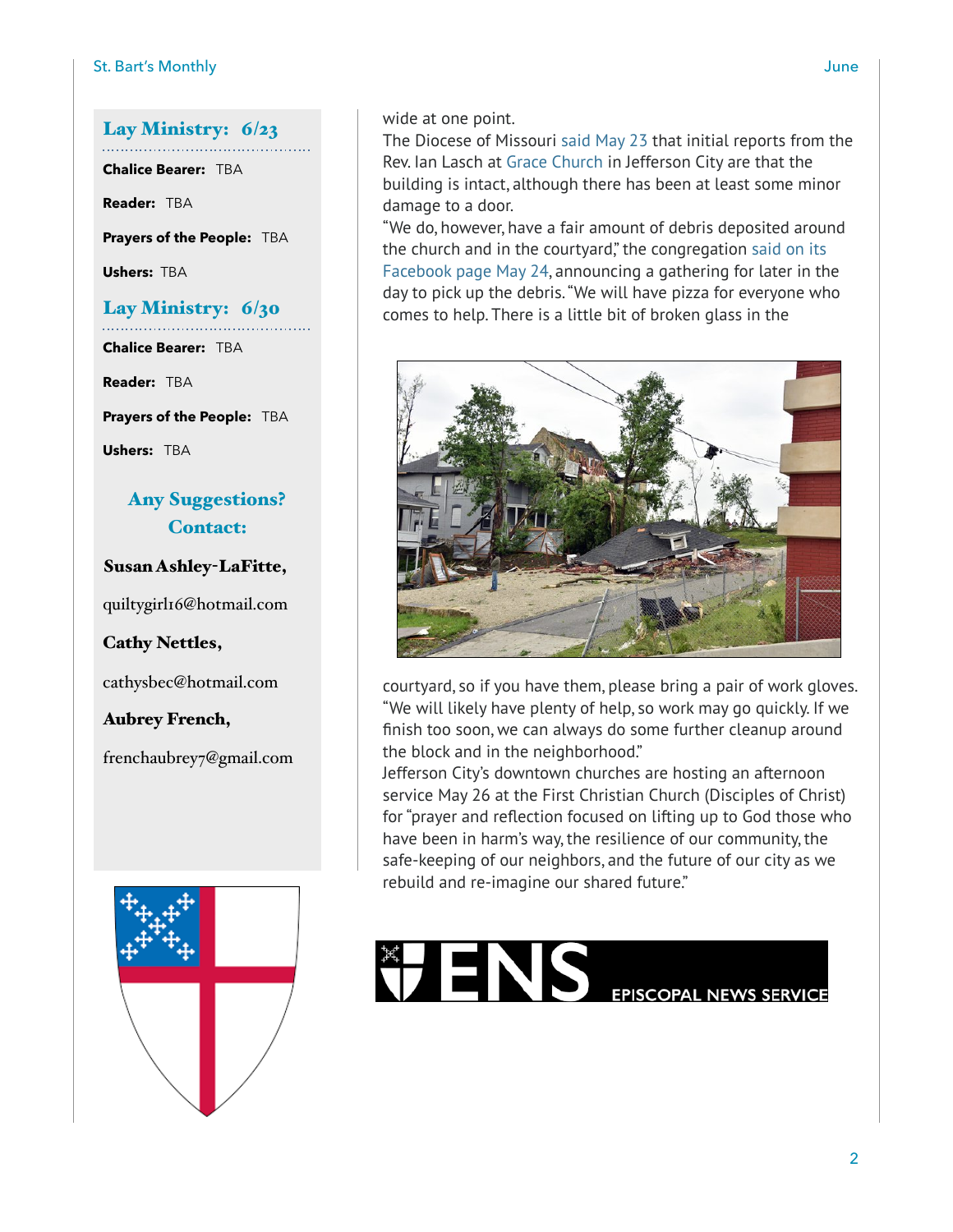### Justice Pilgrimage brings together 20 Episcopal clergy members for intensive racial healing work

[Episcopal News Service] Twenty Episcopal priests and deacons are wrapping up a weeklong pilgrimage in Atlanta, Georgia, organized by the [Absalom Jones Center for Racial Healing](https://www.centerforracialhealing.org/) as a pilot program that could become a new model for furthering The Episcopal Church's racial reconciliation work.

Participants in the center's Justice Pilgrimage were selected from all 20 dioceses in the church's Province IV, which encompasses all or part of nine states in the Southeast. Diocese of Atlanta Bishop Robert Wright spoke to the group on May 19 to welcome them.

"The common purpose is to understand the American story in all of its nuance and figure out where the opportunities for healing and justice are," Wright said May 23 in an interview with Episcopal News Service. That nuance, Wright explained, is what allows people from different backgrounds to come together and feel comfortable openly and honestly discussing difficult questions of race and racism.

"It doesn't really call for self-flagellation. Shame is not the goal," Wright said. "It is to understand our role in this very complex thing and to seek healing and justice."

The pilgrimage includes a full itinerary of lectures and discussions at the Absalom Jones Center in Atlanta, as well as a two-day bus trip with stops at African American historical sites in Savannah, Georgia, and Charleston, South Carolina. When it concludes May 24, the pilgrims' work will only be beginning.

"It's an intensive week, and then we're asking them for six months' commitment," Absalom Jones Center Executive Director Catherine Meeks told ENS. During the next six months, participants will be asked to develop and follow a plan to work toward dismantling racism in their parishes and communities, and afterward, they will reunite in Atlanta to talk about that work with each other. "I'm hoping that these people will become allies with each other and supportive, and the center will serve as a catalyst for trying to make that happen," Meeks said.

She and other organizers then will use the experience of this first Justice Pilgrimage to refine future efforts of the Absalom Jones Center, which is a partnership between the Diocese of Atlanta and Presiding Bishop Michael Curry's office. The center aims to host two such pilgrimages annually for groups of 20 to 25, starting in May 2020. Participants are responsible only for airfare to get them to Atlanta; their food, lodging and the bus trip are covered by the center.

Day two of the pilgrimage started with more insightful sessions with more dynamic leaders including Rev. Lynn Washington, Rev. Dr. Ken Swanson, Rev. Kim Jackson and Rev. Canon John Bolton. The group continued with discussions regarding the history of our nation's deeply rooted racial issues, while focusing on God's love and that we all are created in His image and we are ALL equal in His sight, as His Word clearly states in 1 Corinthians 12:13. Their day ended in contemplative/quiet space in the Chapel lead by Rev. Julie Rusling. The ultimate goal is to deepen The Episcopal Church's work of racial reconciliation at the local level. General Convention has long prioritized such work, requiring dioceses to facilitate antiracism training for clergy and lay leaders, but the implementation of those mandates has been uneven from diocese to diocese.

Meeks, who previously led the Diocese of [Atlanta's Beloved Community: Commission for](https://www.episcopalatlanta.org/Dismantling_Racism/)  [Dismantling Racism,](https://www.episcopalatlanta.org/Dismantling_Racism/) inspired the development of the church's [Becoming Beloved Community](https://www.episcopalchurch.org/beloved-community)  [framework](https://www.episcopalchurch.org/beloved-community) that was unveiled in 2017. Now, at the Absalom Jones Center, she sees the Justice Pilgrimage as a new, meaningful way of engaging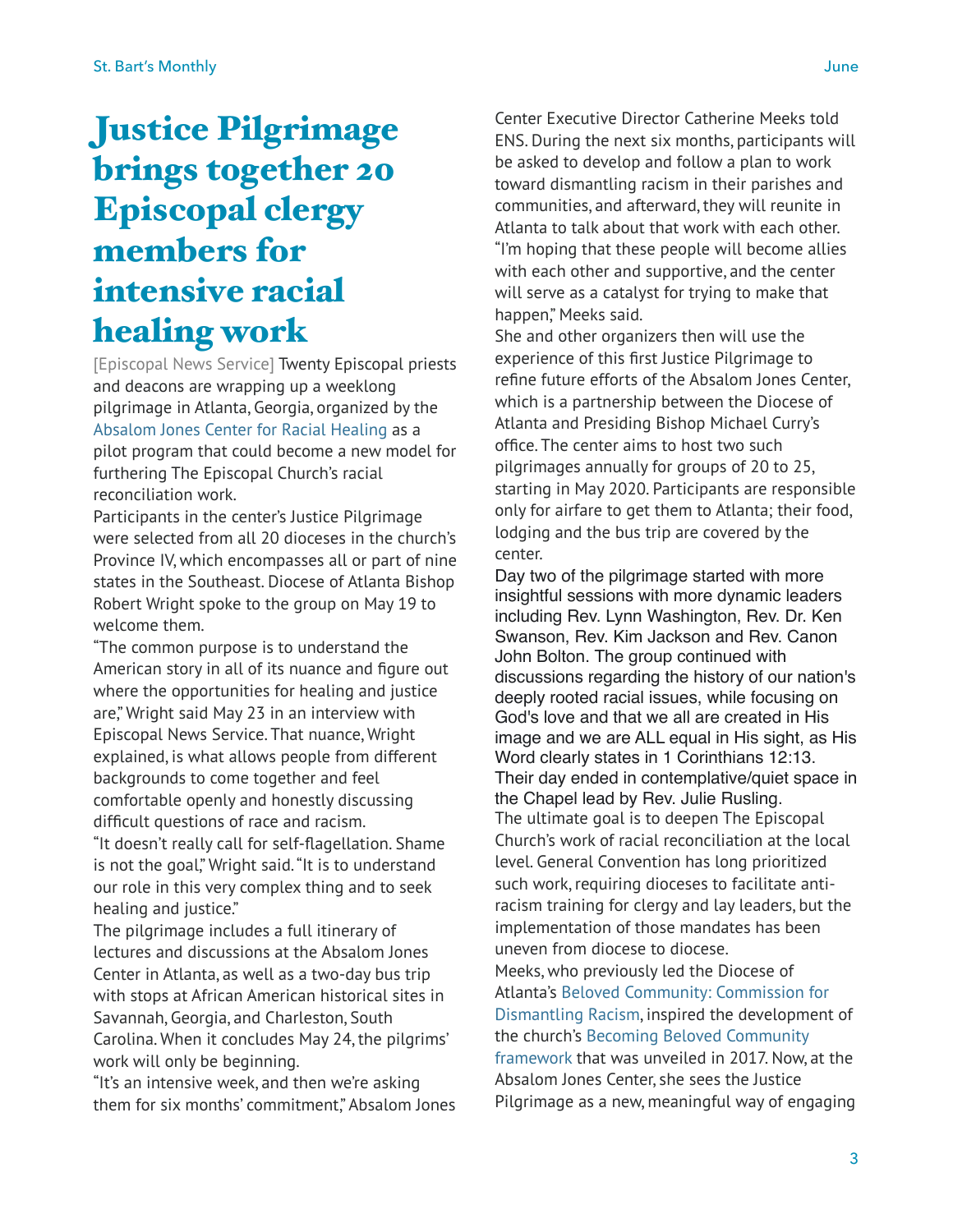clergy members directly to take action in their contexts.

"I'm trying to see if we can create a collection of priests and deacons that are empowered and inspired to go deeper than has been happening in the local parish," she said. "The center is really focused on the idea of localizing parishes to do the work of dismantling racism."

Presenters this week have discussed a range of topics with the 20 participants. Richard Hughes, a religion professor at Lipscomb University in Nashville, Tennessee, talked about how insidious notions of white supremacy are ingrained in American society. The Rev. Ken Swanson, rector at St. David's Episcopal Church in Roswell, Georgia, spoke of his awakening as a white man to his own privilege and a personal call to help dismantle racism.

Byron Rushing, vice president of The Episcopal Church's House of Deputies, presented a historical overview of systems of racism in the United States and ways they are connected to the church. Meeks spoke about how minorities often internalize oppression, affecting their quality of life. And the Rev. Lynne Washington, priest-incharge at Atlanta's Church of the Incarnation, gave a presentation about African and African American spirituality.

The bus trip was a way to build on those discussion by giving participants firsthand experiences with historical sites and artifacts. One stop allowed participants to visit Savannah's Weeping Time Memorial, which marks the [sale of](https://www.ajc.com/news/local/how-the-weeping-time-became-lost-piece-georgia-history/loDnj5RYMAA69iGvLfG2bO/)  [hundreds of slaves at once in 1859](https://www.ajc.com/news/local/how-the-weeping-time-became-lost-piece-georgia-history/loDnj5RYMAA69iGvLfG2bO/) by plantation owners to avoid bankruptcy. The pilgrimage also visited the [Old Slave Mart Museum in Charleston.](http://www.oldslavemartmuseum.com/) Professional tour guides were hired to share their expertise on the tragic history represented by such sites.

Civil rights pilgrimages by congregations are increasingly common in the South, particularly in Montgomery, Alabama, since the opening in 2018 of the [National Memorial for Peace and Justice,](https://museumandmemorial.eji.org/memorial) which memorializes lynching victims. One parish, St. Bartholomew's Episcopal Church in Atlanta,

[took 82 people to the memorial and other sites](https://www.episcopalnewsservice.org/2018/08/29/pilgrimage-to-new-lynching-memorial-fosters-racial-understanding/) on a pilgrimage last August. St. John's Episcopal Church in Tallahassee, Florida,

[embarked on a similar pilgrimage to Alabama](https://www.wctv.tv/content/news/Local-church-returns-from-Civil-Rights-pilgrimage-working-to-bring-monument-to-Tallahassee-506359681.html) in February. And just this week, while the Absalom Jones Center hosted its pilgrims in Atlanta, more than 50 Episcopalians spent several days in Alabama on another pilgrimage to civil rights sites there organized by the Washington, D.C., chapter of the Union of Black Episcopalians. Meeks praises such efforts toward racial healing. She also sees the Absalom Jones Center's pilgrimage as taking a somewhat different approach, of not just touring sites but also fostering intensive discussion and reflection that will continue long after participants leave Atlanta.

"The commitment on the front end is you will engage this work and then come back together in six months to talk about what you did," she said. Jesus provided the original Christian model for taking on this kind of "interior work" and also seeking the "durable fellowship" with other disciples to inspire greater love for our neighbors, Wright said.

"People are going out with more than information," he said. They also will take home "some embodiment of truth to go out and make a difference."

*– David Paulsen is an editor and reporter for the Episcopal News Service. He can be reached at [dpaulsen@episcopalchurch.org.](mailto:dpaulsen@episcopalchurch.org)*